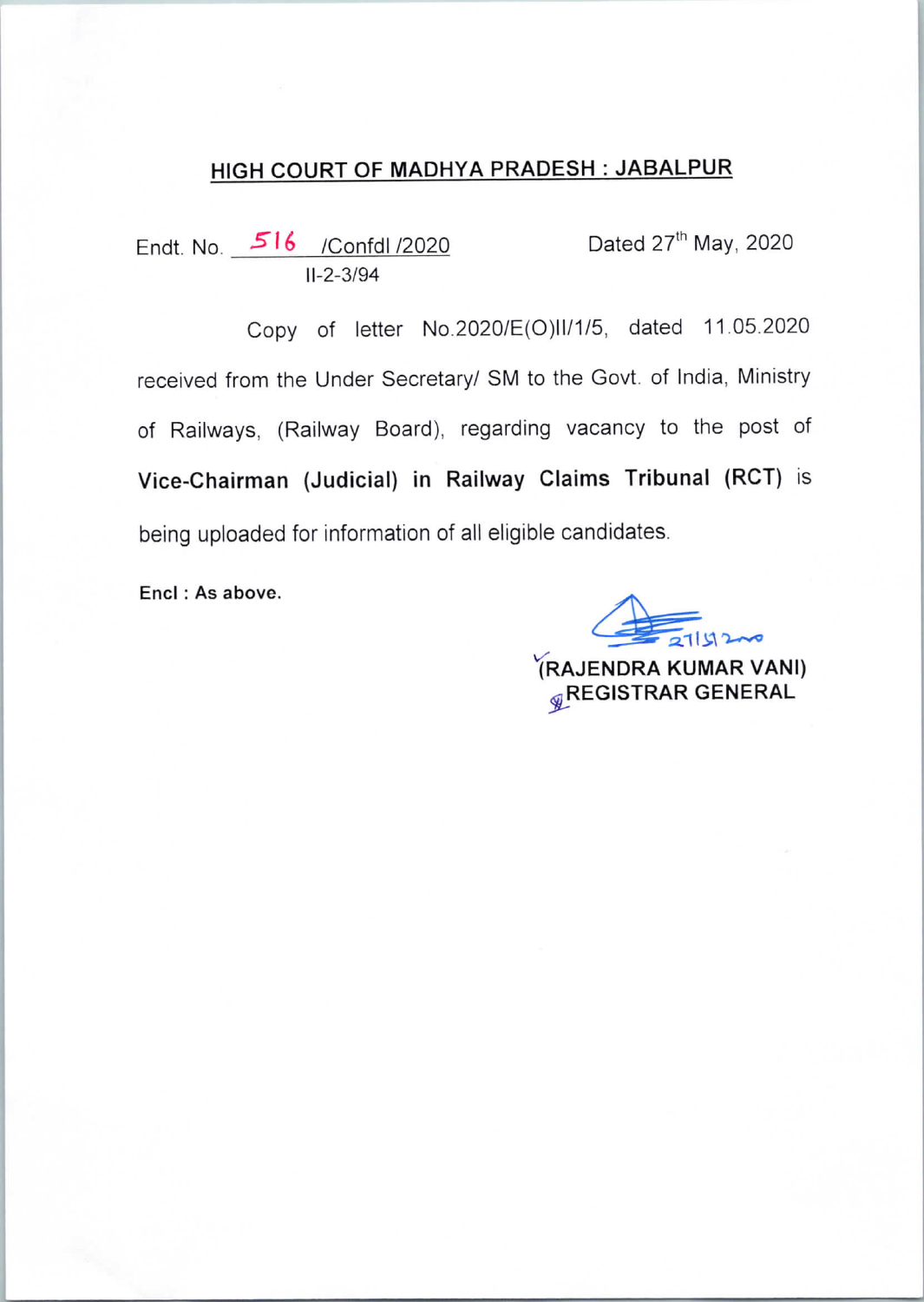

### **GOVERNMENT OF INDIA** MINISTRY OF RAILWAYS (RAILWAY BOARD)

 $\overline{1}$ 

#### No.2020/E(O)II/1/5

New Delhi, dt. 11/05/2020

To.

The Registrar General(s). Supreme Court of India, Delhi High Court of Allahabad, Allahabad-211001 High Court of Andhra Pradesh, Hyderabad-500266 High Court of Chhattisgarh, Raipur High Court of Delhi, New Delhi-110001 High Court of Calcutta, Kolkata-700001 High Court of Bombay, Mumbai High Court of Gauhati, Guwahati-781001 High Court of Gujrat, Gujrat-380060 High Court of Jammu & Kashmir, Jammu-180001 High Court of Himachal Pradesh, Shimla-171001 High Court of Jharkhand, Ranchi High Court of Karnataka, Bangalore-560001 High Court of Kerala, Cochin-682031 High Court of Madhya Pradesh, Jabalpur-482002 High Court of Madras, Chennai-600104 High Court of Orissa, Cuttack-753002 High Court of Patna, Patna-800001 High Court of Panjab & Haryana, Chandigarh-160001 High Court of Rajasthan, Jodhpur-342001 High Court of Sikkim, Gangtok-737101 High Court of Uttaranchal, Nainital. High Court of Tripura, Agartala-799006 High Court of Manipur, Imphal-795002 High Court of Meghalava, Shillong-793001

The Secretary. Ministry of Law and Justice, Shastri Bhavan, New Delhi-110001

The Registrar, Railway Claims Tribunal, PB/Delhi, 13/15 Mall Road, Delhi- 110054

Sub: Railway Claims Tribunal (RCT) - Appointment of Vice-Chairman (Judicial).

Sir.

Ministry of Railways have decided to invite applications for appointment to two posts of Vice-Chairman (Judicial) in Railway Claims Tribunal (RCT) at RCT Benches located at Mumbai and Secunderabad against vacancies anticipated up to 31/12/2020. However, the location of vacancies are tentative and likely to be changed depending upon administrative requirements.

Selection and appointment of Vice-Chairman (Judicial) of RCT under this vacancy notice will be governed by Ministry of Finance (Deptt. of Revenue)'s Tribunal Appellate Tribunal and

1 4 MAY 2020 **Registrar General** High Court of M.P. Jabalpur Joint Reg. (M) Clostally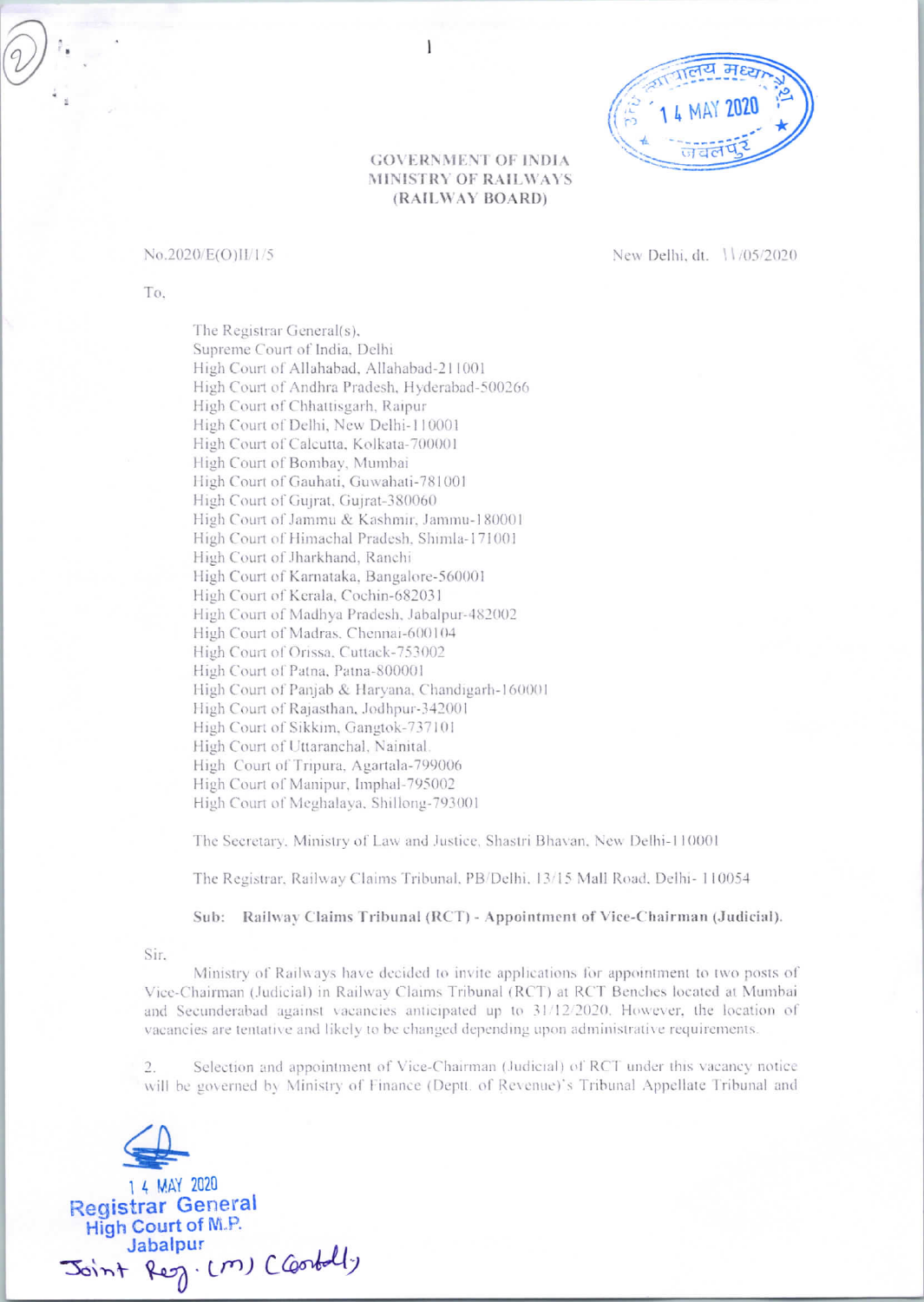other Authorities (Qualifications, Experience and other Conditions of Service of Members) Rules, 2020 which was notified on 12-02/2020. In terms of these Rulest-

A person shall not be qualified for appointment as the Vice-Chairman (Judicial), unless he,-

- is, or has been, a Judge of a High Court; or  $(a)$
- has been a member of the Indian Legal Service and has held a post of Additional  $(b)$ Secretary or any equivalent or any higher post for two years; or
- $(c)$ has, for two years, held a Civil Judicial post carrying a scale of pay which is not less than that of an Additional Secretary to the Government of India; or
- has, for a period of not less than three years, held office as Judicial Member in RCT  $(d)$

A Vice-Chairman (Judicial) shall be paid a salary of Rs. 2,25,000/- and shall be entitled to  $2.1$ draw allowances as are admissible to a Government of India Officer holding Group 'A' post carrying the same pay. The appointment will be for a period of 4 years or till he attains the age of 65 years, whichever is earlier.

It is requested that names of willing judicial officers with requisite qualifications, who  $\overline{3}$ . would be suitable for being considered for appointment to the post of Vice-Chairman (Judicial), may please be sent. Serving officers except High Court Judges will have to take voluntary retirement from service to take up the assignment in the Tribunal.

 $\ddagger$ . Application in the prescribed format (enclosed) may kindly be forwarded to the undersigned at Room No. 211 A, Rail Bhawan, New Delhi -110001 within 60 days from the date of issue of this letter.

 $5<sub>1</sub>$ While forwarding the application, the ACRs/APARs dossiers of the candidates may also be sent duly indicating the vigilance clearance disciplinary cases etc., if any.

Encl: As above

F-DMA

 $(S.N. Jha)$ **Under Secretary/SM** Railway Board, New Delhi. Tele -011-23303259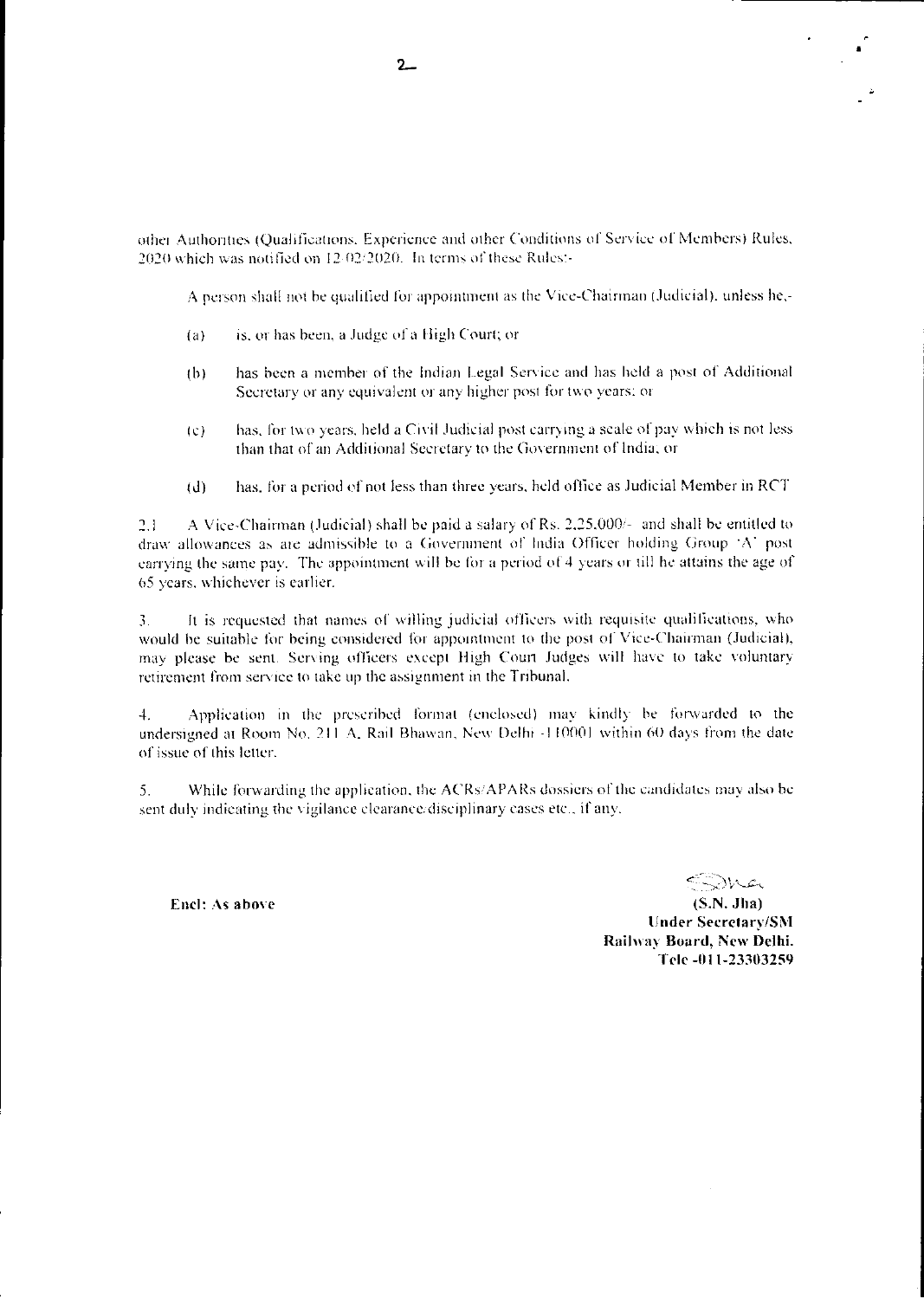|                  |                                                                                   |                       | <b>FORM</b>                  |  |                                                            |                                                           |                 |
|------------------|-----------------------------------------------------------------------------------|-----------------------|------------------------------|--|------------------------------------------------------------|-----------------------------------------------------------|-----------------|
|                  |                                                                                   |                       | For Vice Chairman (Judicial) |  |                                                            |                                                           |                 |
| 1.               | Name in full                                                                      |                       |                              |  |                                                            |                                                           |                 |
| 2.               | <b>Father's Name</b>                                                              |                       |                              |  | <u> 1980 - Andrea Marie II, američki politik († 1912.)</u> |                                                           | PHOTO-          |
| 3. (a)           | Date of Birth                                                                     |                       |                              |  |                                                            |                                                           | (self attested) |
|                  | (b) Age as on date of vacancy notice                                              |                       |                              |  | $YY$ MM DD                                                 |                                                           |                 |
| $\overline{4}$ . | Please tick $\sqrt{ }$ the service :                                              |                       |                              |  | Indian Legal Service_____________ Others_____________      | Judge of High Court _______ Higher Judicial Service _____ |                 |
| (a)              | Post held on regular basis                                                        |                       |                              |  |                                                            |                                                           |                 |
|                  |                                                                                   |                       |                              |  |                                                            |                                                           |                 |
| (1)              | Scale of post                                                                     |                       |                              |  | Rs.                                                        |                                                           |                 |
| (II)             | Present basic pay                                                                 |                       |                              |  |                                                            |                                                           |                 |
| (III)            | Date of appointment to the post of                                                |                       |                              |  |                                                            | DD MM YYYY                                                |                 |
| (IV)             | Addl. Distt. Judge. (if applicable)<br>Date of appointment to the post of         |                       |                              |  |                                                            | $DD$ $MM$ $YYYY$                                          |                 |
| (V)              | Distt. Judge. (if applicable)<br>Date of appointment to the post of               |                       |                              |  |                                                            | $DD$ $MM$ $YYY$ $1$                                       |                 |
|                  | Addl. Secretary or any equivalent or<br>higher post (if applicable)               |                       |                              |  |                                                            |                                                           |                 |
| (VI)             | <b>Place of Current posting</b>                                                   |                       |                              |  |                                                            |                                                           |                 |
| (VII)            | <b>Educational Qualifications</b>                                                 |                       |                              |  |                                                            |                                                           |                 |
| (VIII)           | Professional/Special Qualifications                                               |                       |                              |  |                                                            |                                                           |                 |
| 5.               | Mailing address:<br>(including e-mail ID)                                         |                       |                              |  |                                                            |                                                           |                 |
| 6.               | Permanent Address:                                                                |                       |                              |  |                                                            |                                                           |                 |
| 7.               | Tele. No.                                                                         | $(0)$ (Res.) (Mobile) |                              |  |                                                            |                                                           |                 |
| 8.               | Choice of posting for $VC(J)/RCT$<br>in order of preference                       |                       |                              |  | $1.$ $2.$                                                  |                                                           |                 |
| 9,               | Any other information the candidate may like to provide:-________________________ |                       |                              |  |                                                            |                                                           |                 |
|                  |                                                                                   |                       |                              |  |                                                            |                                                           |                 |

**Signature of the Candidate** 

Date: Place:

 $\hat{\mathcal{L}}$ 

Note: Candidates are required to send their applications through proper channel.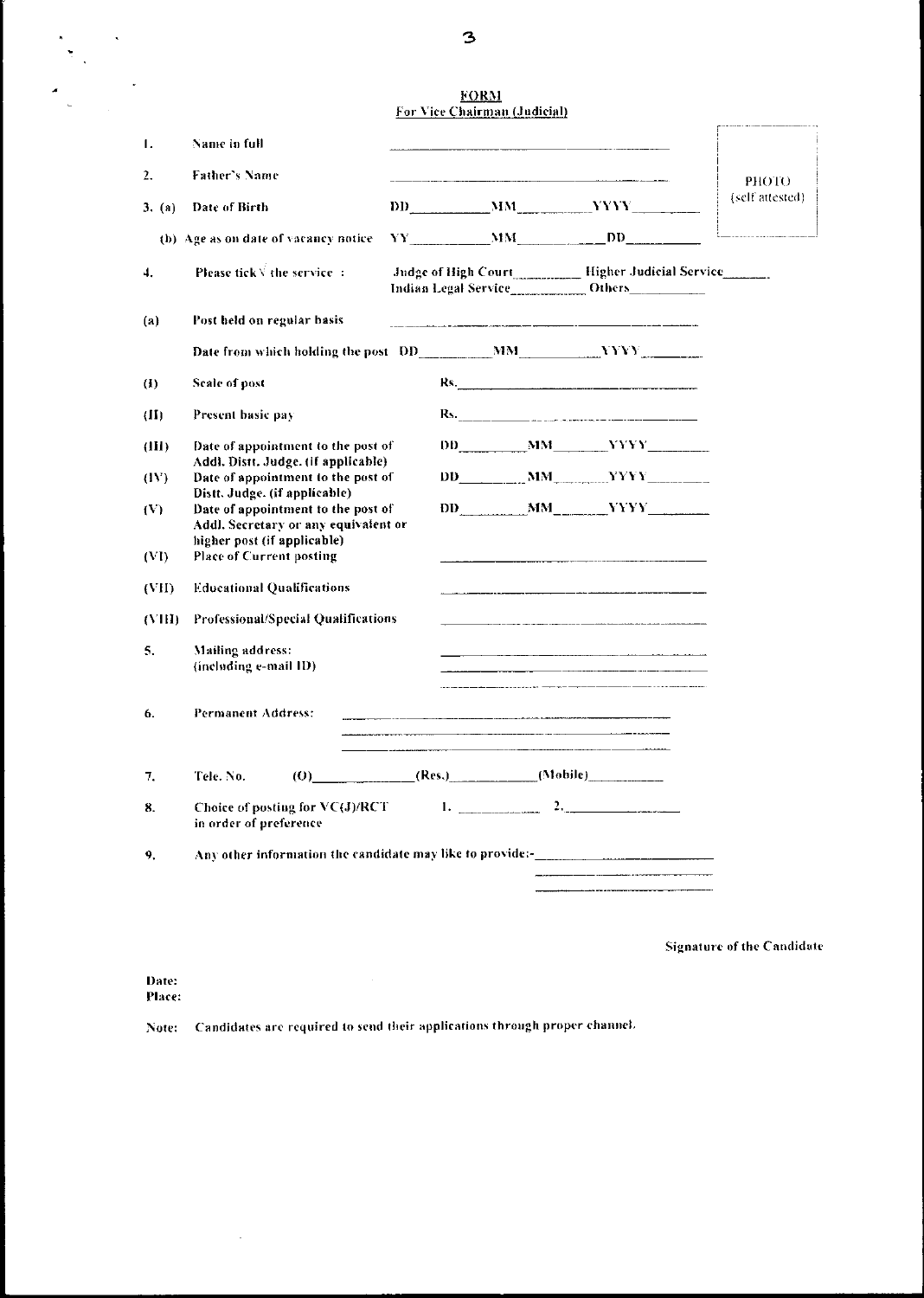# भारत सरकार/GOVERNMENT OF INDIA रेल मंत्रालय/MINISTRY OF RAILWAYS (रेलवे बोर्ड/RAILWAY BOARD)

सं. 2020/ई(ओ) । ।/1/6

नई दिल्ली, दिनांक

 $11.05.2020$ 

## रजिस्ट्रार जनरल,

भारतीय सर्वोच्च न्यायालय, दिल्ली उच्च न्यायालय, इलाहाबाद, इलाहाबाद-211001 उच्च न्यायालय, आंध्र प्रदेश, हैदराबाद-500266 उच्च न्यायालय, छत्तीसगढ़, रायपुर उच्च न्यायालय, दिल्ली, नई दिल्ली-110001 उच्च न्यायालय, कोलकाता, कोलकाता-700001 उच्च न्यायालय, मुंबई, मुंबई उच्च न्यायालय, गुवाहाटी, गुवाहाटी-781001 उच्च न्यायालय, गुजरात, गुजरात-380060 उच्च न्यायालय, जम्मू एवं कश्मीर, जम्मू-180001 उच्च न्यायालय, हिमाचल प्रदेश, शिमला-171001 उच्च न्यायालय, झारखंड, रांची उच्च न्यायालय, कर्नाटक, बैंगलुरु-560001 उच्च न्यायालय, केरल, कोच्चि-682031 उच्च न्यायालय, मध्य प्रदेश, जबलपुर-482002 उच्च न्यायालय, मद्रास, चेन्नै-600104 उच्च न्यायालय, ओडिशा, कटक-753002 उच्च न्यायालय, पटना, पटना-800001 उच्च न्यायालय, पंजाब एवं हरियाणा, चंडीगढ़, चंडीगढ़-160001 उच्च न्यायालय, राजस्थान, जोधपुर-342001 उच्च न्यायालय, सिक्किम, गंगटोक-737101 उच्च न्यायालय, उत्तरांचल, नैनीताल. उच्च न्यायालय, त्रिपुरा, अगरतला-799006 उच्च न्यायालय, मणिपुर, इम्फाल-795002 उच्च न्यायालय, मेघालय, शिलांग-793001

सचिव, विधि और न्याय मंत्रालय, शास्त्री भवन, नई दिल्ली-110001 रजिस्ट्रार, रेल दावा अधिकरण, पीबी/दिल्ली, 13/15 माल रोड, दिल्ली-110054

विषय: रेल दावा अधिकरण (आरसीटी) - उपाध्यक्ष (न्यायिक) की नियुक्ति। महोदय,

रेल मंत्रालय ने मुंबई और सिकंदराबाद स्थित रेल दावा अधिकरण की पीठों में रेल दावा अधिकरण में 31.12.2020 तक होने वाली संभावित रिक्तियों के तहत उपाध्यक्ष (न्यायिक) के दो पदों पर नियुक्ति के लिए आवेदन आमंत्रित करने का विनिश्चय किया है। बहरहाल, रिक्तियों के स्थान संभावित हैं और उम्मीदवारों को प्रशासनिक आवश्यकताओं के अनुसार रेल दावा अधिकरण की किसी भी पीठ में तैनात किया जा सकता है।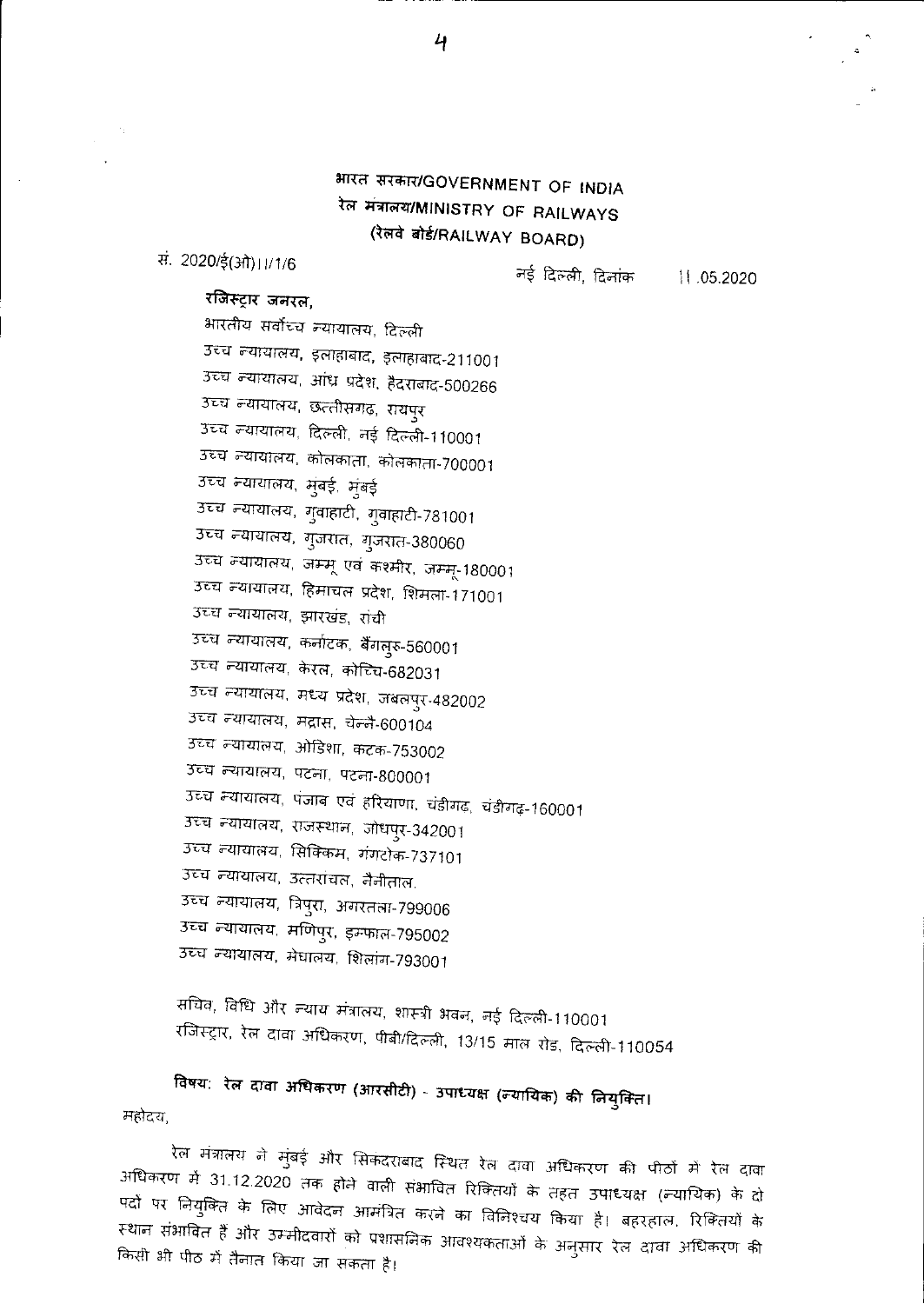इस रिक्ति नोटिस के अंतर्गत रेल दावा अधिकरण के उपाध्यक्ष (न्यायिक) का चयन और  $2.$ नियुक्ति वित्त मंत्रालय (राजस्व विभाग) के अधिकरण, अपीलीय अधिकरण और अन्य प्राधिकार (सदस्यों की अर्हता, अनुभव और सेवा की अन्य शर्ते) नियम, 2020, जिसे 12.02.2020 को अधिसचित किया गया था, के दवारा शासित होगी। इन नियमों के अनुसार:-

एक व्यक्ति उपाध्यक्ष (न्यायिक) के रूप में नियुक्ति के लिए अर्हक नहीं होगा, जब तक कि वह-

- उच्च न्यायालय का न्यायाधीश न हो, अथवा न रहा हो; (क)
- भारतीय विधिक सेवा का सदस्य न हो और अपर सचिव या समकक्ष पद या अन्य (দ্ব) किसी उच्चतर पद पर दो वर्ष के लिए न रहा हो; या
- दो वर्ष तक सिविल न्यायिक पद पर न रहा हो जिसका वेतनमान भारत सरकार के  $(TF)$ अपर सचिव के वेतन से कम न हो; या
- तीन वर्ष से कम अवधि के लिए रेल दावा अधिकरण में न्यायिक सदस्य के रूप में  $(T)$ न रहा हो।

उपाध्यक्ष (न्यायिक) को 2,25,000/- रु. का वेतन दिया जाएगा और वह भारत सरकार के  $2.1$ समान वेतन वाले ग्रुप 'ए' के पदधारी अधिकारी को यथा स्वीकार्य भल्तों को प्राप्त करने का हकदार होगा। यह नियुक्ति 4 वर्ष के लिए अथवा 65 वर्ष की आयु प्राप्त करने तक, जो भी पहले हो, के लिए होगी।

यह अनुरोध किया जाता है कि कृपया अपेक्षित अर्हताओं वाले इच्छुक न्यायिक अधिकारियों,  $3<sup>1</sup>$ जो उपाध्यक्ष (न्यायिक) के पद पर नियुक्ति के लिए विचार किए जाने के लिए उपयुक्त हों, के नाम भेजे जाएं। उच्च न्यायालय के न्यायाधीशों को छोड़कर, सेवारत अधिकारियों को अधिकरण में कार्यभार ग्रहण करने के लिए सेवा से स्वैच्छिक सेवानिवृत्ति लेनी होगी।

अधोहरन्ताक्षरी को आवेदन-पत्र कृपया इस पत्र के जारी होने की तारीख से 60 दिन के भीतर  $\boldsymbol{4}$ . निर्धारित फार्मेट (संलग्न) में कमरा नं. 211-ए, रेल भवन में भेज दिए जाएं।

आवेदन-पत्र अग्रेषित करते समय उम्मीदवारों की वार्षिक गोपनीय रिपोर्ट/वार्षिक कार्यनिष्पादन 5. मूल्यांकन रिपोर्ट के डोजियर भी भेजे जाएं, जिनमें सतर्कता क्लीयरेंस/अनुशासनिक मामलों आदि, यदि कोई हो, का यथोचित रूप से उल्लेख किया गया हो।

संतरनक: यथोक्त

**VRIANTEL MY** 

(एस. एन. झा) अवर सचिव/एसएम रेलवे बोर्ड, नई दिल्ली टेलीफोन: 011-23303259